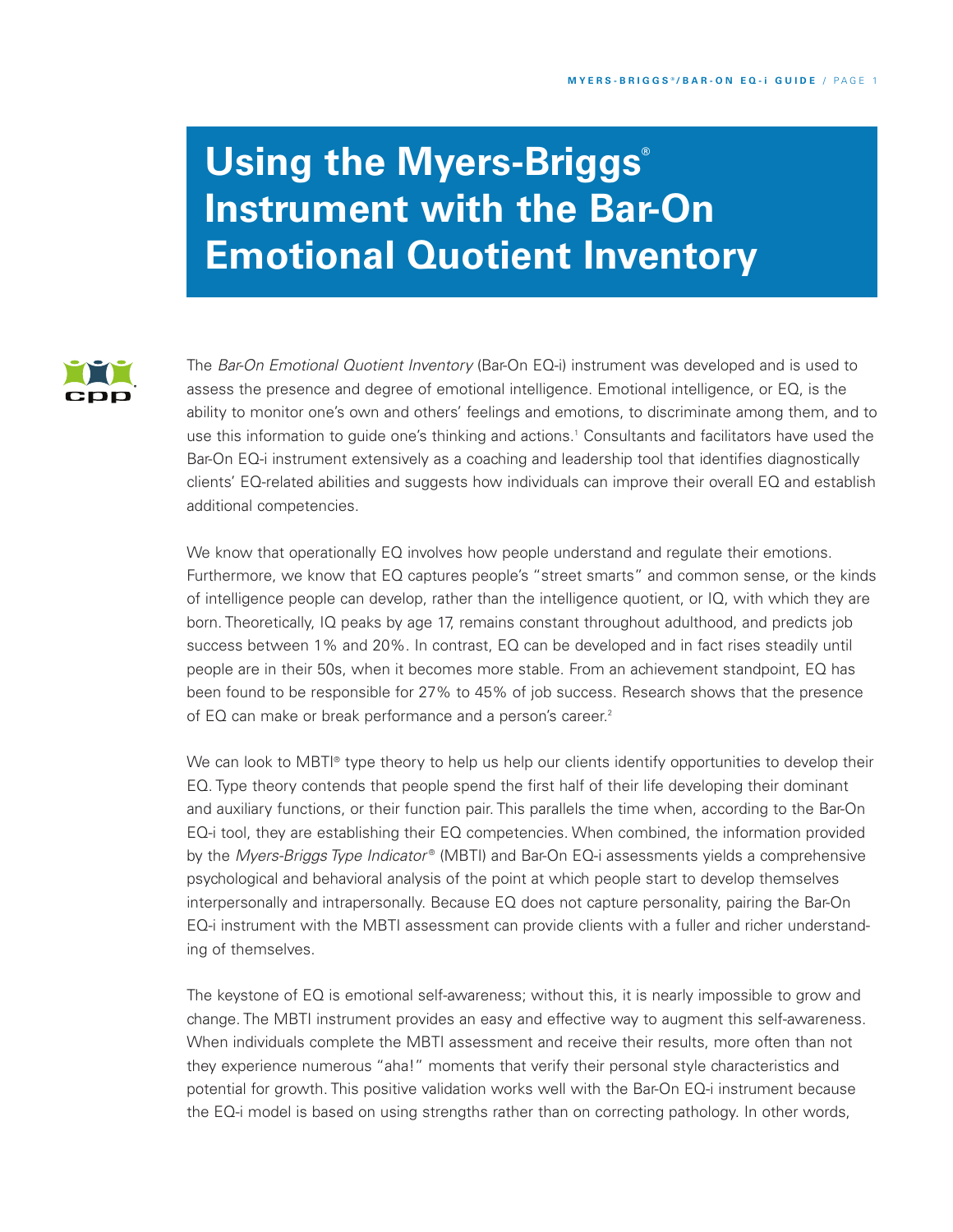the EQ-i model says the best way to increase emotional intelligence is to build on existing strengths rather than to focus on rectifying deficits, which requires a much larger shift or behavioral change. As a next step in using the Bar-On EQ-i and MBTI assessments together, we can help our clients build on their foundation of understanding by diving into type dynamics so they can increase their EQ and their ability to flex their MBTI preferences. After clients learn about the drivers of type through understanding the function pairs, the facilitator can delve deeper into the grip experience and stress management.

The EQ-i instrument organizes emotional intelligence into categories that can translate to psychological competencies. An individual can enhance his or her sense of mastery of these competencies by flexing his or her type preferences. The chart below details for each EQ-i competency the underlying question to ask to increase the individual's awareness of how others may be affected by his or her behavior and of whether this is a competency he or she would like to develop further; the relation to the preferences; and the relation to the grip experience (discussed in the next section).

|               | <b>EQ-i Competency</b>        | <b>Question to Ask</b>                                                                    | <b>Relation to the Preferences</b>                                                               | <b>Relation to the Grip Experience</b>                                                              |
|---------------|-------------------------------|-------------------------------------------------------------------------------------------|--------------------------------------------------------------------------------------------------|-----------------------------------------------------------------------------------------------------|
| Intrapersonal | Emotional<br>Self-Awareness   | What impact do my feelings<br>have on others?                                             | Do I think about how people<br>will react to me before I<br>speak?                               | What leads me to doubt my<br>competent use of my dominant<br>and auxiliary functions?               |
|               |                               |                                                                                           | What kind of feedback have I<br>received about how I use my<br>dominant function?                | What helps me return to equilib-<br>rium and feel more confident<br>and secure?                     |
|               |                               |                                                                                           | Which preferences do I use to<br>tune into others?                                               |                                                                                                     |
|               | <b>Assertiveness</b>          | Am I separating assertive-<br>ness and aggressiveness?                                    | How much am I considering<br>other people's feelings and<br>thoughts?                            | Am I being unreasonably<br>assertive or withdrawing?                                                |
|               | Self-Regard                   | Can I accept my flaws and<br>still feel good about myself?                                | How often do I challenge<br>myself to flex my preference<br>to the opposite pole?                | Do I spend too much time beat-<br>ing myself up or elevating myself<br>when I feel insecure?        |
|               | Independence                  | Am I emotionally dependent<br>on others?                                                  | Can I make sound decisions<br>on my own or do I need feed-<br>back?                              | Do I ruminate on decisions<br>I have made because I feel<br>insecure about taking a stand?          |
|               | Self-Actualization            | How much have I tapped into<br>my potential?                                              | Have I spent time developing<br>my less preferred functions as<br>well as my dominant function?  | Do I tend to look at what I am<br>doing well or what I am doing<br>poorly?                          |
|               |                               |                                                                                           |                                                                                                  |                                                                                                     |
| Interpersonal | Empathy                       | How naturally do I tune into<br>others?                                                   | Do I mistake empathy for<br>sympathy or agreement?                                               | How do I appreciate other peo-<br>ple's feelings and thoughts when<br>they are different from mine? |
|               | Social<br>Responsibility      | How do I contribute posi-<br>tively to my community?                                      | Is there something I feel pas-<br>sionate about doing that will<br>make a difference for people? | Do I feel like I can and do make a<br>difference when I make the<br>effort?                         |
|               | Interpersonal<br>Relationship | Can I give and receive affec-<br>tion in a way that is satisfying<br>to me and to others? | How comfortable am I with<br>intimacy?                                                           | When I feel stressed do I want<br>to be closer to people or have<br>my own space?                   |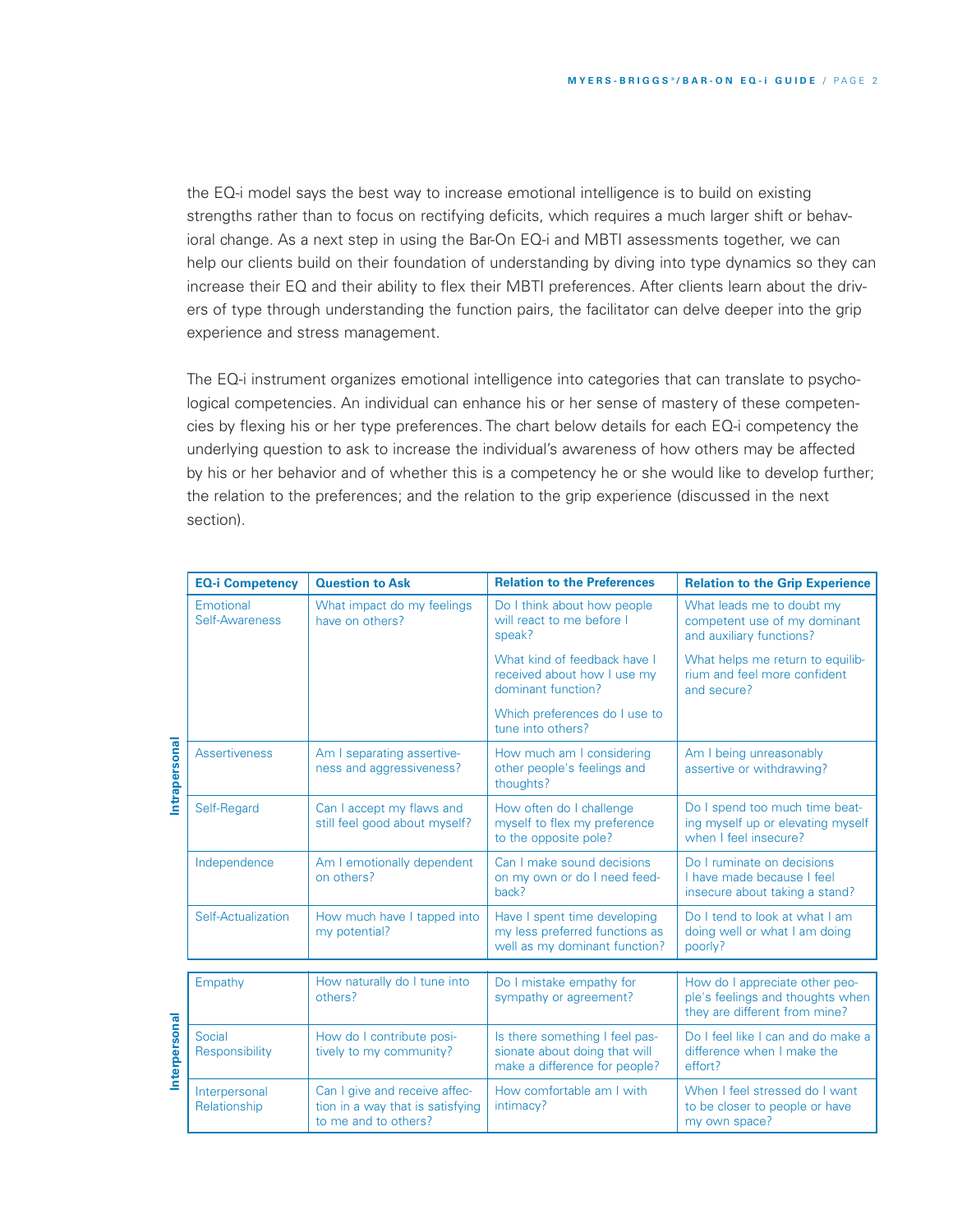|                          | <b>EQ-i Competency</b>  | <b>Question to Ask</b>                                                       | <b>Relation to the Preferences</b>                                                                  | <b>Relation to the Grip Experience</b>                                                                         |  |
|--------------------------|-------------------------|------------------------------------------------------------------------------|-----------------------------------------------------------------------------------------------------|----------------------------------------------------------------------------------------------------------------|--|
| Adaptability             | Flexibility             | How easily can I adjust emo-<br>tionally to situations?                      | How comfortable am I with<br>ambiguity or without a plan?                                           | What makes me feel out of<br>control?                                                                          |  |
|                          | <b>Reality Testing</b>  | Can I see things the way<br>they really are?                                 | What kinds of information do I<br>integrate when trying to be<br>and stay grounded?                 | Is my reality based on my fears<br>or the way I wish things could<br>be?                                       |  |
|                          | <b>Problem Solving</b>  | What is my strategy for gen-<br>erating solutions to difficult<br>problems?  | Do I include more than my<br>dominant preference when<br>making important decisions?                | Do I rush to solve a problem<br>when it is uncomfortable for me<br>to manage the ambiguity?                    |  |
|                          |                         |                                                                              |                                                                                                     |                                                                                                                |  |
| <b>Stress Management</b> | <b>Stress Tolerance</b> | Can I stay calm and maintain<br>control in the face of a crisis?             | How can I pause and collect<br>more information before<br>making an assessment of<br>the situation? | What do I need to cope with an<br>unpleasant situation?                                                        |  |
|                          | <b>Impulse Control</b>  | Can I delay or resist the<br>temptation to act if there are<br>consequences? | Am I more risk averse and cau-<br>tious or do I dive into things<br>too readily?                    | Am I likely to project or overreact<br>in an emotional situation?                                              |  |
|                          |                         |                                                                              |                                                                                                     |                                                                                                                |  |
|                          | Optimism                | Can I be positive in the face<br>of adversity?                               | Do I see downturns as tempo-<br>rary or permanent?                                                  | Can I reframe a negative situa-<br>tion and stop personalizing my<br>role?                                     |  |
| <b>General Mood</b>      | <b>Happiness</b>        | Am I capable of feeling satis-<br>fied with my life?                         | Do I recognize what I do well<br>and areas for development?                                         | Can I remind myself that I<br>deserve to do well and be con-<br>tent or do I spiral downward in<br>hard times? |  |

# $THE$  **GRIP EXPERIENCE**

Part of helping clients manage the appropriate use of type and EQ has to do with the extent to which we can help them understand type dynamics. Under normal circumstances, the four mental functions described by Jung (Sensing, Intuition, Thinking, and Feeling) operate in a specific order: #1 dominant function, #2 auxiliary function, #3 tertiary function, and #4 inferior function (see the chart on page 4). At such times individuals have access to the best parts of themselves, and they use the first two functions collaboratively and fluently to navigate both desirable and undesirable social situations. However, when individuals are fatigued or under great stress, they may experience unusual, out-of-character thoughts, feelings, and behaviors. "In the grip" of the inferior function, which is largely unconscious, people may act "beside themselves," as Naomi Quenk describes the grip experience.<sup>3</sup> It is almost as if they can't stop themselves from making poor choices or behaving badly even though there is a conscious part of them that knows there will be a consequence for it.

This is where individuals can use their emotional intelligence to help them return to equilibrium. If they can enact their self-awareness and understand what they need to do for themselves to feel better, they are more likely to bounce back from such difficult situations and turn them into learning opportunities. When they are in the grip, people project their negative attributes onto others, overcompensate for what they feel they lack, and throw adult forms of temper tantrums because they feel unable to care for themselves appropriately in the moment. However, individuals can remind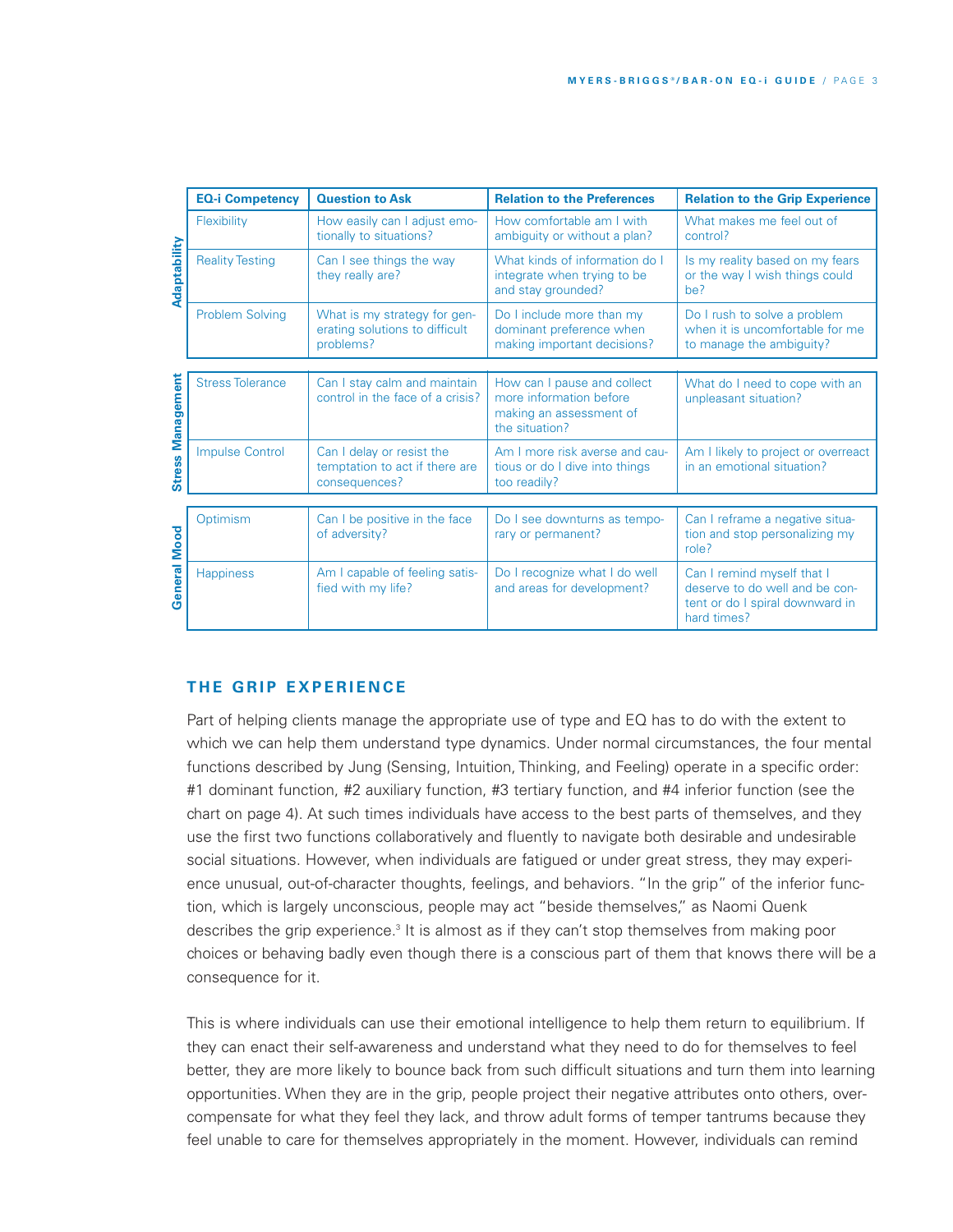| <b>Order of Functions for Each Type</b>                                                 |                                                                                 |                                                                                        |                                                                                         |  |  |  |
|-----------------------------------------------------------------------------------------|---------------------------------------------------------------------------------|----------------------------------------------------------------------------------------|-----------------------------------------------------------------------------------------|--|--|--|
| <b>ISTJ</b>                                                                             | <b>ISFJ</b>                                                                     | <b>INFI</b>                                                                            | <b>INTI</b>                                                                             |  |  |  |
| Dominant: S <sub>1</sub><br>Auxiliary: $T_{E}$<br>Tertiary: F<br>Inferior: $N_F$        | Dominant: S <sub>1</sub><br>Auxiliary: $F_{E}$<br>Tertiary:T<br>Inferior: $N_F$ | Dominant: $N1$<br>Auxiliary: $F_{E}$<br>Tertiary:T<br>Inferior: $S_F$                  | Dominant: N <sub>1</sub><br>Auxiliary: $T_{E}$<br>Tertiary: F<br>Inferior: $S_{E}$      |  |  |  |
| <b>ISTP</b>                                                                             | <b>ISFP</b>                                                                     | <b>INFP</b>                                                                            | <b>INTP</b>                                                                             |  |  |  |
| Dominant:T <sub>1</sub><br>Auxiliary: $S_F$<br>Tertiary: N<br>Inferior: $F_E$           | Dominant: F <sub>1</sub><br>Auxiliary: $S_F$<br>Tertiary: N<br>Inferior: $T_F$  | Dominant: F <sub>1</sub><br>Auxiliary: NE<br>Tertiary: S<br>Inferior: $T_F$            | Dominant:T <sub>1</sub><br>Auxiliary: $N_E$<br>Tertiary: S<br>Inferior: $F_F$           |  |  |  |
| <b>ESTP</b>                                                                             | <b>ESFP</b>                                                                     | <b>ENFP</b>                                                                            | <b>ENTP</b>                                                                             |  |  |  |
| Dominant: $S_{E}$<br>Auxiliary: T <sub>1</sub><br>Tertiary: F<br>Inferior: $N1$         | Dominant: $S_{E}$<br>Auxiliary: F <sub>1</sub><br>Tertiary:T<br>Inferior: $N1$  | Dominant: $N_F$<br>Auxiliary: F <sub>1</sub><br>Tertiary: T<br>Inferior: $S1$          | Dominant: $N_F$<br>Auxiliary: $T_1$<br>Tertiary: F<br>Inferior: $S_i$                   |  |  |  |
| <b>ESTI</b>                                                                             | <b>ESFI</b>                                                                     | <b>ENFI</b>                                                                            | <b>ENTJ</b>                                                                             |  |  |  |
| Dominant: $T_F$<br>Auxiliary: S <sub>I</sub><br>Tertiary: N<br>Inferior: F <sub>1</sub> | Dominant: $F_F$<br>Auxiliary: S <sub>1</sub><br>Tertiary: N<br>Inferior: $T_1$  | Dominant: $F_F$<br>Auxiliary: N <sub>1</sub><br>Tertiary: S<br>Inferior:T <sub>1</sub> | Dominant: $T_F$<br>Auxiliary: N <sub>1</sub><br>Tertiary: S<br>Inferior: F <sub>1</sub> |  |  |  |

*Source:* Adapted from Myers, I. B. (1998), *Introduction toType*®, 6th ed. MountainView, CA: CPP, Inc.

themselves that there are things they need that will soothe and help them regain their composure and release whatever barriers to productive and appropriate behavior might be in the way. By helping our clients develop their EQ capabilities, we can give them tools to lessen the impact of the grip experience.

Using the chart below, we can help our clients understand their inferior function and how to apply their EQ knowledge to get back to their normal level of functioning. Once our clients can acknowledge what it is that they need, they can take action to improve or resolve the situation. Sometimes just recognizing the fact that they are in the grip will enable them to take care of themselves in a more empathetic and effective way.

When we clarify whether a function is introverted or extraverted, what we are really speaking to is the direction of energy of that function. Is it directed outside of us toward others or more internally toward ourselves? These functions reflect the difference between interpersonal and intrapersonal dynamics as we understand our energy and where it goes during our interactions and thoughts. If a function is introverted, it is likely we are trying to understand it and organize our thoughts around it. If it is extraverted, we are showing others our enactment of the function externally through either conversation or interchange.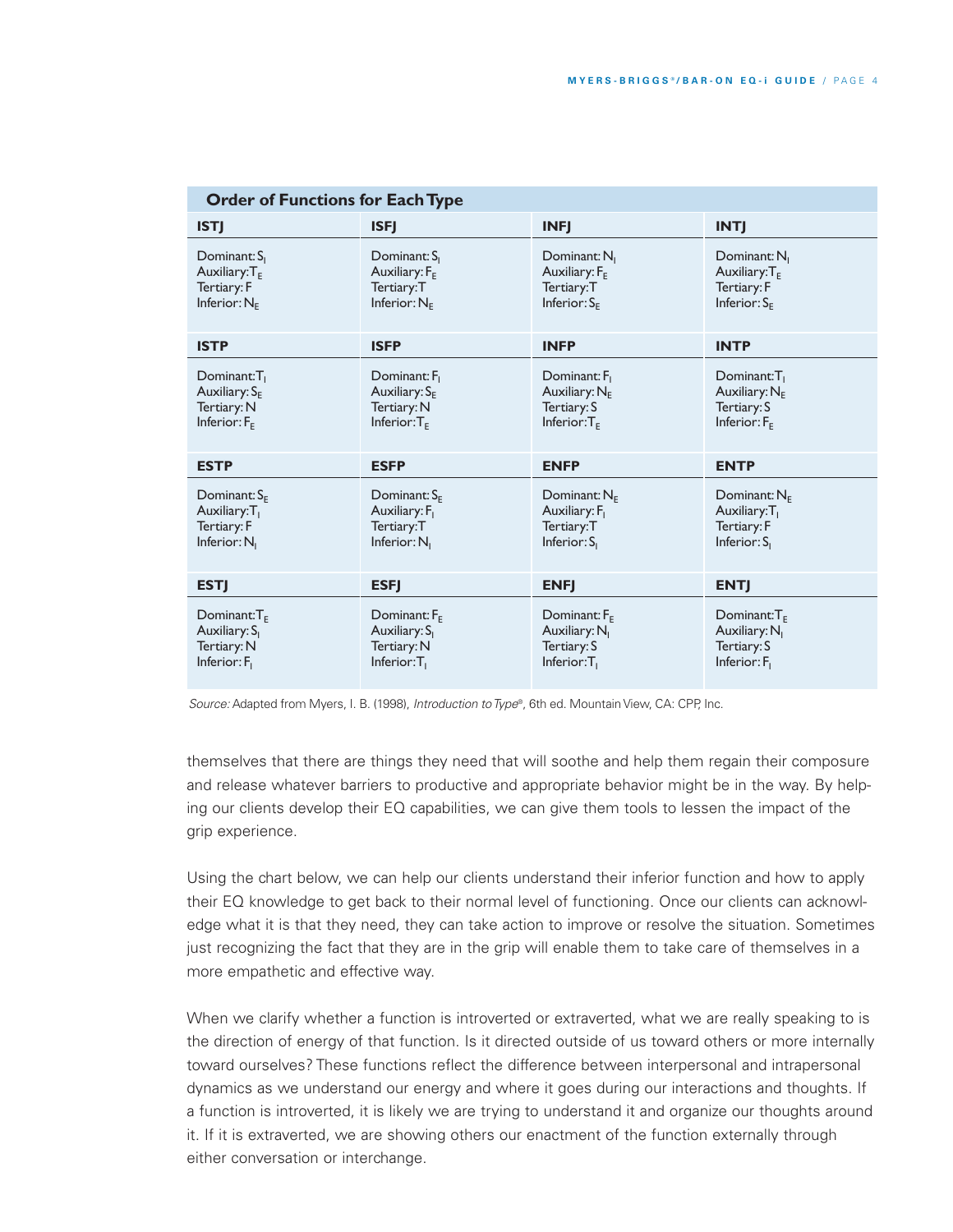| <b>Inferior Function</b>     | <b>EQ-i Competency to Enact</b>                                                | <b>To Get Back on Track</b>                      |
|------------------------------|--------------------------------------------------------------------------------|--------------------------------------------------|
| Introverted Feeling          | Allow yourself to reflect on your feelings<br>(Self-Regard)                    | Seek support from those you trust                |
| <b>Extraverted Thinking</b>  | Ask others to validate your thoughts<br>and feelings (Interpersonal Relations) | Recognize your need to feel valued               |
| <b>Extraverted Feeling</b>   | Give yourself space to feel (Emotional<br>Self-Awareness)                      | Accept that you can feel vulnerable              |
| <b>Introverted Thinking</b>  | Take time alone to reflect (Reality<br>Testing)                                | Trust yourself more                              |
| Introverted Intuition        | Create a back-up plan (Problem Solving)                                        | Allow yourself to explore possibilities          |
| <b>Extraverted Sensing</b>   | Shift priorities to ease up on schedule<br>(Assertiveness)                     | Set more attainable goals                        |
| <b>Extraverted Intuition</b> | Recognize your own credibility (Self-<br>Actualization)                        | Increase your flexibility                        |
| <b>Introverted Sensing</b>   | Ask for care and support from others<br>(Empathy)                              | Improve your ability to plan within<br>structure |

## **PR A CT IC A L E X A M P L E S**

Often when we are brought into a coaching situation, the executive or professional has been recognized for his or her potential in many areas. Whether we are working with a high-potential employee or someone who is exclusively technically proficient, we can use a two-step process in gaining the client's buy-in to commit to a development plan. We can start with the MBTI instrument, focusing on style and preferences. Ideally, the client will feel validated and able to acknowledge what feels more or less natural. Then we can add the Bar-On EQ-i assessment to look at behavioral competencies and elements that may need improvement. After we have had an opportunity to interpret and debrief the client's MBTI results (preferably using the Form Q [Step II™] assessment), we can create an action plan for further development in particular areas that correlate to the person's professional goals. When the Bar-On EQ-i results are added, the action plan can be made more robust and specific in terms of the competencies necessary for the person to rise to the next level in his or her organization or the next challenge in responsibilities.

If we are working with a person with a lower level of self-awareness, we can use the Bar-On EQ-i tool like a 360-degree instrument that offers feedback to which the client may not have been privy. In this situation, the results may seem more shocking or off-putting. By blending in the MBTI results, we can focus on what is working well and give the person a sense of agency or control. Then we can reframe the challenges so that they are more tangibly attainable as goals.

At times we may work with a client who is an expert in his or her field but is a poor manager. In such cases, we need to have a conversation about the relevance of EQ and how it relates to overall professional and personal success. Using the data presented above, we can give the client concrete research results that reveal what the consequences of low EQ could be regardless of how smart or capable the client is. In fact, the higher a person's IQ, the more imperative it is for that